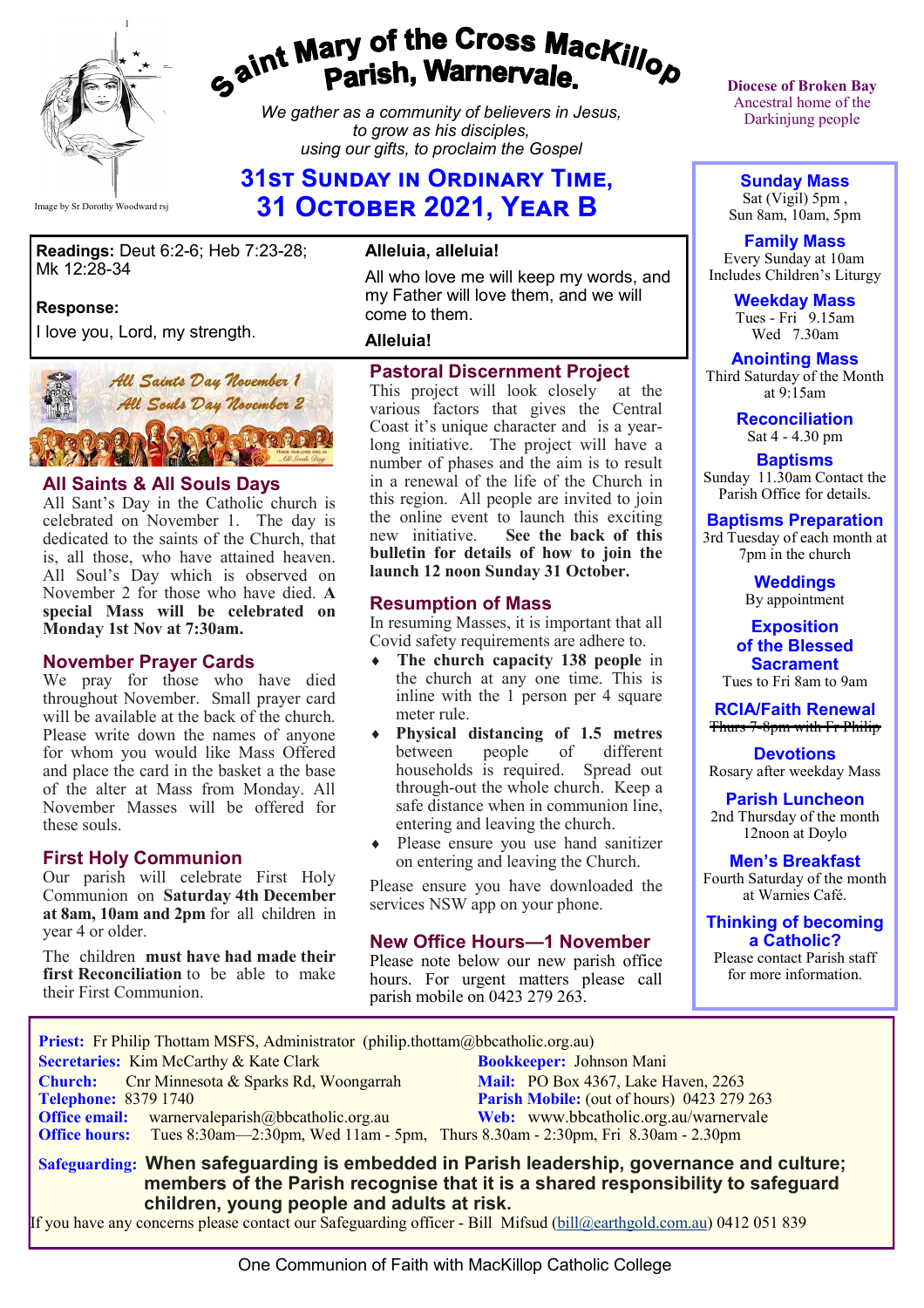#### **Social Justice**

#### **COP 26**

As we read this column many world leaders including our Prime Minister have gathered in Glasgow for the United Nations World Climate Conference, or COP 26 as it is known. It starts today and runs until 12 November. Pope Francis and other Christian leaders as well as leaders of other religious faiths have said that it is an important conference which should command the attention and prayers of all people of faith. These are five reasons why this is so:

- 1. Pope Francis has frequently referenced the climate conference in speeches and messages to world leaders and global gatherings;
- 2. The Paris Agreement wasn't the end, but a first beginning which needs to be pursued meaningfully with specific measures to be laid out by each participating nation as to how emissions are to be reduced;
- 3. Catholic social teaching is on the table, especially for the poor. For us as Australians our nearest neighbours are particularly vulnerable to rising sea levels;
- 4. The climate is not waiting for governments to agree. We have dithered and argued for too long and the world has suffered with extreme weather causing an average of \$202 million a day in damages in the past half-century according to the World Meteorological Organization;
- 5. The pandemic connection. Although Covid-19 delayed the climate conference, many, including Pope Francis, see the forced pause as an opportunity for accelerating the global transition to clean energy necessary to achieve the 1.5 C target. Pope Francis has said that after the pandemic you don't come back the same, you either come back better or worse. Let's hope and pray that all national leaders will work meaningfully towards a reduction in global temperature for the survival of the planet, our grandchildren, and future generations.

**If you wish to come to our meetings please email Chris Firmstone on chrisfirmstone@gmail.com.**

*Social Justice Committee* 

#### **Catechist Corner**

**Please consider becoming a Catechist or a Helper to a catechist and help keep our presence in our Public Schools.**

#### **Are you called to serve as a witness to your faith?**

If you have ever thought about becoming a catechist, now is a good time to teach, or assist an experienced catechist, in one of our public schools in 2022.

Click on the link for more information or contact your Parish Catechist Coordinator via the Parish

Office.



[https://www.youtube.com/](https://www.youtube.com/watch?v=hDlDhBQGTbA) watch?v=hDIDhBQGTbA Taking the Gospel to the World



## **Pope Francis' Prayer Intention for October**

**Missionary Disciples**

We pray that, every Baptised person be engaged in evangelization, available to the mission, by being witnesses of a life that has the flavour of the Gospel.



The Baptism information evenings will resume on the third Tuesday of each month at 7pm in the Church. The next one will be on **Tuesday 16th No-**<br>at 7pm. Please email

vember at 7pm. Please email  $(warnervaleparish@bbcatholic.org.au)$ or call the parish office (8379 1740) to register.

#### **This Week**

**Monday 1 November All Saints** 9:15am Communion Service

**Tuesday 2 November All Soul's Day** 9:15am Mass

**Wednesday 3 November** 7:30am Mass 9:15am Mass

**Thursday 4 November St Charles Borromeo** 9:15am Mass

**Friday 5 November** 9:15am Mass

**Saturday 6 November** 4:00pm Reconciliation 5:00pm Mass

**Sunday 7 November** 8:00am Mass 10:00am Mass 5:00pm Mass

#### **Return and Earn**



*This week we raised \$40.20* Please remember containers  $\langle 000 \rangle$ are to be empty of liquid; not

crushed or broken and *must display 10c refund logo for scanning.*

Thank you to Steve Rolls and Michael Goodway for taking the containers to station for recycling.

#### **Evangelisation Challenge**

This month we ask parishioners to: *Tell a friend or family member one thing you remembered form the sermon this weekend.*

#### **Coronavirus restrictions**



**All public Masses heen** re**instated**. The obligation to attend Sunday Mass remains lifted

until 1 December.

The **Church is open** to the public for private prayer and masses.

**Baptism** have been postponed until after 80% vaccination rates.

**Weddings and Funerals** maybe celebrated for up to 100 people. These need to be vaccinated .

Please remember to always use the QR code when entering the Church.

Please remember our sick: Anne Firmstone, Con Pantos, Terence McBride, Allan Curtis, Jim Swanson, Finn McConnon, Justin Lonergan, Cara De Guzman, Olga White.

Deceased/Anniversary: Victor B Carreon, Burnette Vassallo, E Vassallo, Frank Costa, Yvonne Sue Rodenbaugh, V.M Santhosh, Christine Casey, Doris Attard, Fr Eugene McCaffrey OCD, David Caire.

Mass Intentions: Polito & Aloisi Families, Peter Walsh, Frank Walsh, Hector Serpes, Brandi & Jessica Lozario, George & Helen Pantazopoulos, Dulce Gica, Frank Filciotto, Leanne Portman, Maria & Edward.

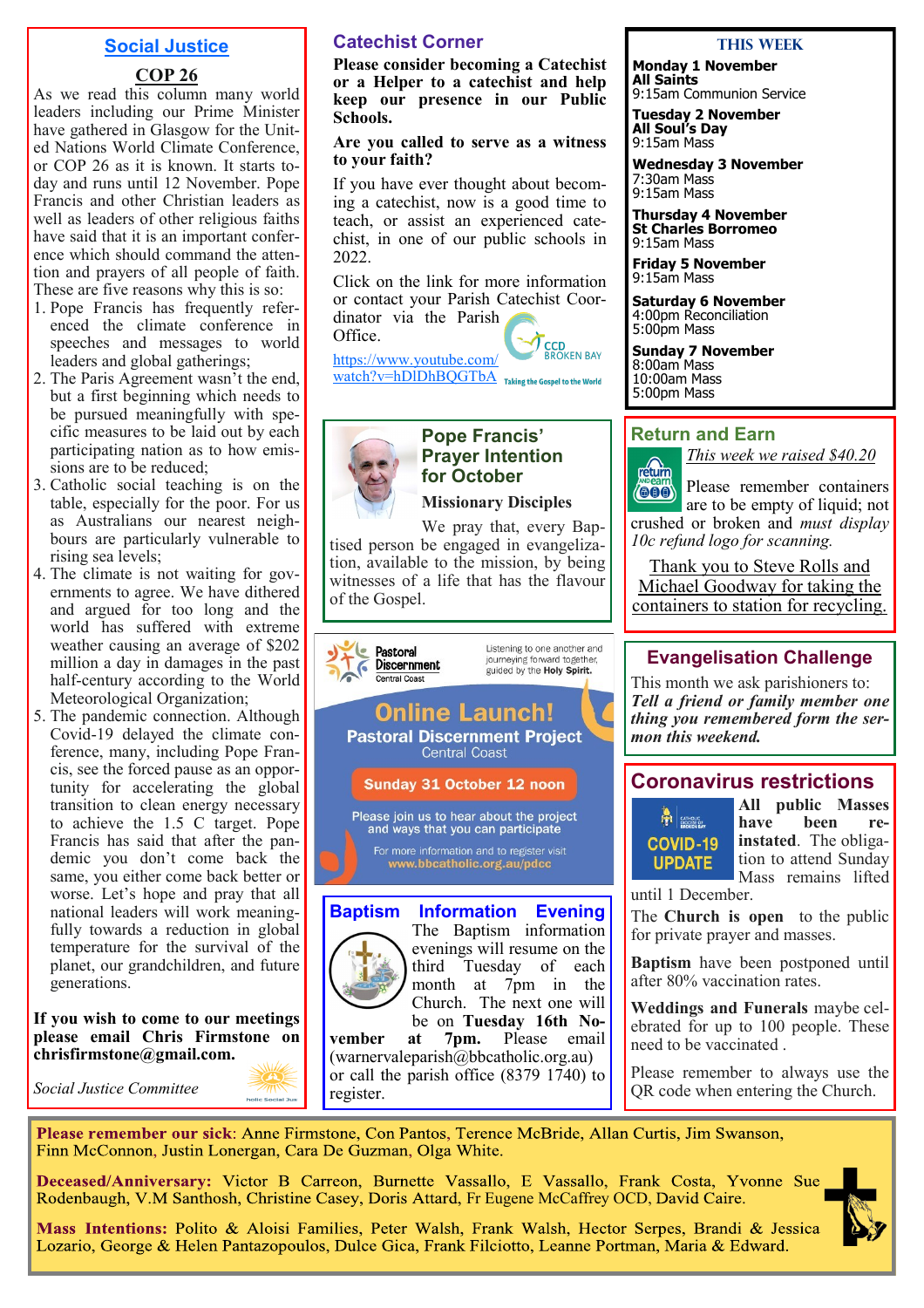# **31st Sunday in Ordinary Time, Year B**

# **First Reading Deuteronomy 6:2-6**

Hear Israel, you shall love the Lord with all your heart.

Moses said to the people: 'If you fear the Lord your God all the days of your life and if you keep all his laws and commandments which I lay on you, you will have along life, you and your son and your grandson. Listen then, Israel, keep and observe what will make you prosper and give you great increase, as the Lord God of your fathers has promised you, giving you a land where milk and honey flow.

'Listen, Israel: The Lord our god is he one Lord. You shall love the Lord your God with all your heart, with all our soul, with all your strength. Let these words I urge on you today be written on your heart.'

The word of the Lord.

# **Responsorial Psalm Ps 17:2-4, 47, 51**

I love you, Lord, my strength.

I love you, Lord, my strength, my rock, my fortress, my saviour. My God is the rock where I take refuge; my shield, my mighty help, my stronghold. The Lord is worthy of all praise: when I call I am saved from my foes. R

Long life to the Lord, my rock! Praised be the God who saves me. He has given great victories to his king and shown his love for his anointed.  $R$